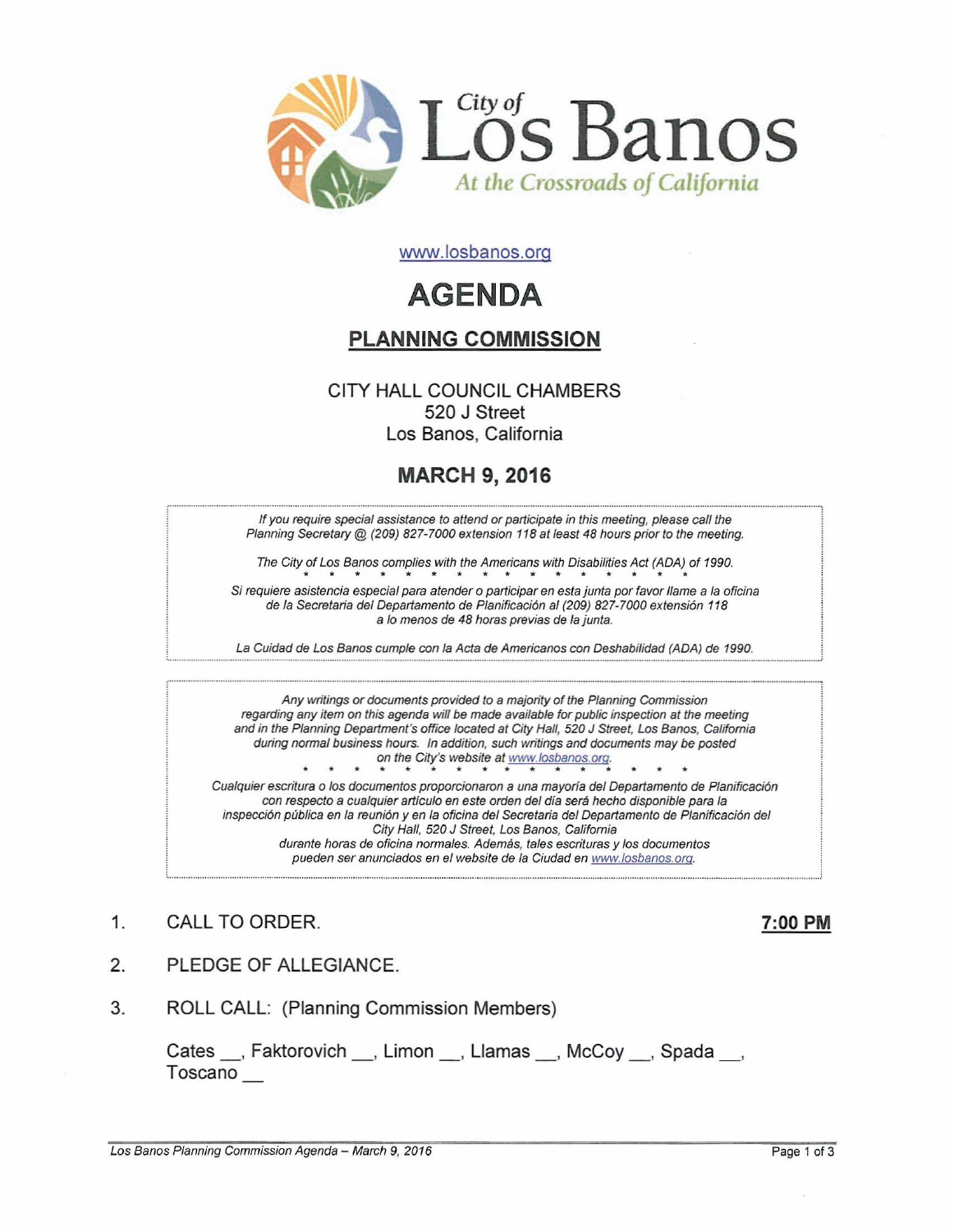#### 4. APPROVAL OF AGENDA.

Recommendation: Approve the agenda as submitted.

### 5. CONSIDERATION OF APPROVAL OF THE ACTION MINUTES FOR THE REGULAR PLANNING COMMISSION MEETING OF FEBRUARY 24,2016.

Recommendation: Approve the minutes as submitted.

- 6. PUBLIC FORUM: Members of the public may address the Commission on any item of public interest that is within the jurisdiction of the Commission, including agenda and non-agenda items. No action will be taken on non-agenda items. Speakers are limited to a five (5) minute presentation.
- 7. PUBLIC HEARINGS: If you challenge the proposed action as described herein in court, you may be limited to raising only those issues you or someone else raised at the public hearing described herein or in written correspondence delivered to the City at, or prior to, the public hearing.
	- A. Public Hearing to Consider a Conditional Use Permit Including CEQA Exemption to Allow the Operation of a Fitness Facility in the General Industrial Zoning District (I) Located at 115 W. G Street, Suite B, More Specifically Identified as Assessor's Parcel Number: 081-110-037.
		- 1) Planning Commission Resolution No. 2016-09 Approving Conditional Use Permit #2016-04 for Los Banos Crossfit Located at 115 W. G Street, Suite D, More Specifically Identified as Assessor's Parcel Number: 081-110-037.

Recommendation: Receive staff report, open the public hearing, receive public comment, close the public hearing, and adopt the resolution as submitted.

#### 8. COMMUNITY &ECONOMIC DEVELOPMENT DEPARTMENT REPORT.

- 9. COMMISSIONER REPORTS.
	- A. Cates
	- B. Faktorovich
	- C. Limon
	- D. Llamas
	- E. McCoy
	- F. Spada
	- G. Toscano